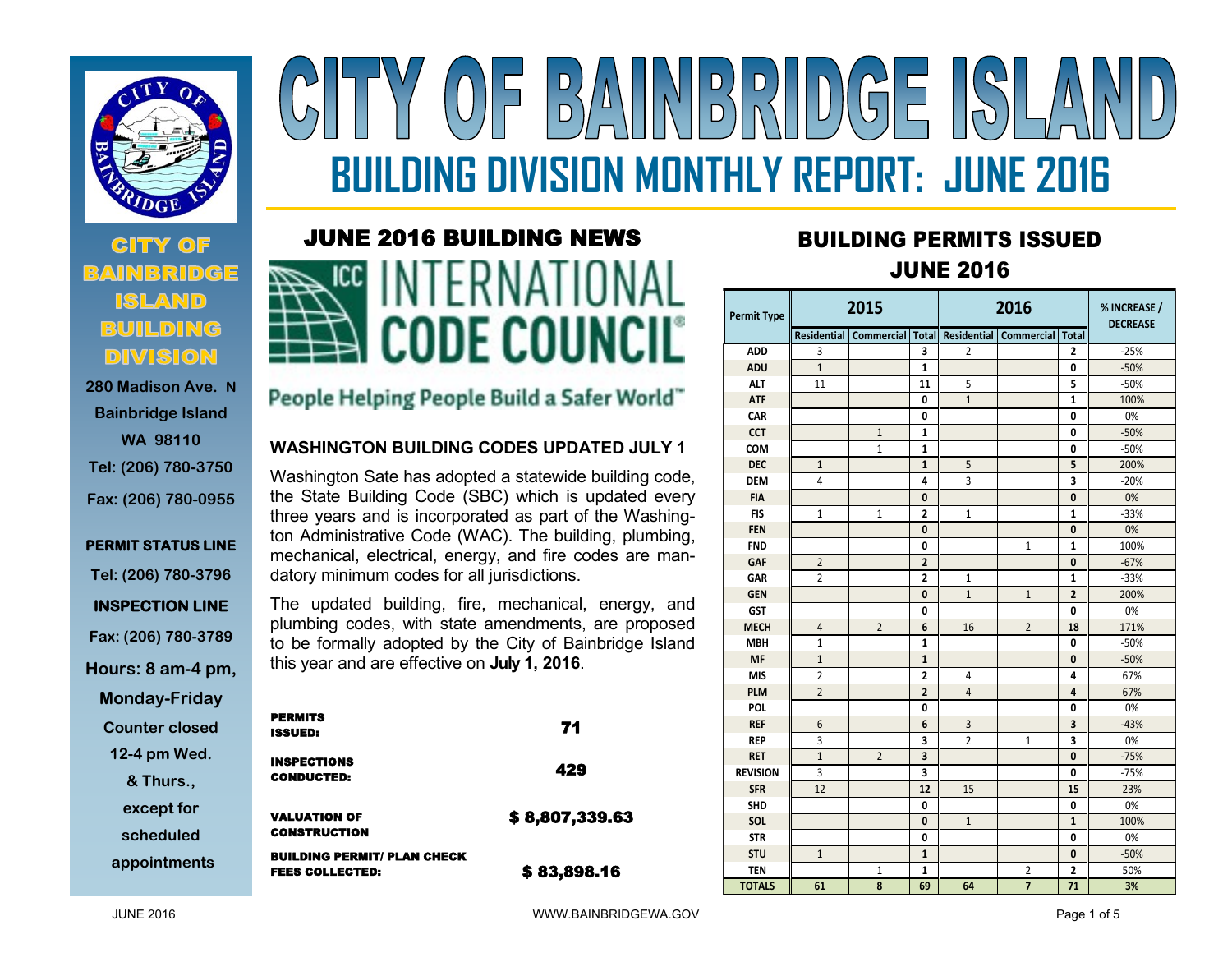| <b>Permit Type</b>                                         | <b>Permit Number</b>  | Applicant                                                 | <b>Project Description</b>                                                                                                                                                                                      | <b>Project Address</b>                 | Date Issued | Valuation    |  |  |
|------------------------------------------------------------|-----------------------|-----------------------------------------------------------|-----------------------------------------------------------------------------------------------------------------------------------------------------------------------------------------------------------------|----------------------------------------|-------------|--------------|--|--|
| <b>Commercial Foundation Only</b>                          | <b>BLD21427 C-FDN</b> | BAINBRIDGE ISLAND CITY OF                                 | FOUNDATION ONLY! 6,000 sq. ft. BIR Rowing<br>Storage foundation                                                                                                                                                 | 301 SHANNON DR<br><b>SE</b>            | 06/16/2016  | \$560,383.00 |  |  |
| <b>Commercial Foundation Only Total: 1</b>                 |                       |                                                           |                                                                                                                                                                                                                 |                                        |             |              |  |  |
| <b>Commercial Generator</b>                                | <b>BLD21555</b>       | ST BARNABAS EPISCOPAL<br><b>CHURCH</b>                    | Install generator and transfer switch, add two 250gal<br>LP tanks                                                                                                                                               | 1187 WYATT WAY<br><b>NW</b>            | 06/21/2016  | \$10,000.00  |  |  |
| <b>Commercial Generator Total: 1</b>                       |                       |                                                           |                                                                                                                                                                                                                 |                                        |             | \$10,000.00  |  |  |
| <b>Commercial Mechanical</b>                               | BLD21654              | PARFITT WAY MANAGEMENT<br>CORP                            | Install new anaerobic digester                                                                                                                                                                                  | 231 Parfitt Way SW 06/28/2016          |             |              |  |  |
| <b>Commercial Mechanical</b>                               | BLD21659              | <b>CTR</b>                                                | MADISON AVENUE RETIREMENT Replace existing Split Heat Pump System in Dinning<br>Room area.                                                                                                                      | 285 Madison Ave S 06/30/2016           |             |              |  |  |
| <b>Commercial Mechanical Total: 2</b>                      |                       |                                                           |                                                                                                                                                                                                                 |                                        |             | \$0.00       |  |  |
| <b>Commercial Repair</b>                                   | BLD21616              | TILLICUM CONDOMINIUMS                                     | Replace damaged glu-lam beam.                                                                                                                                                                                   | 465 Winslow Way E 06/15/2016           |             | \$8,000.00   |  |  |
| <b>Commercial Repair Total: 1</b>                          |                       |                                                           |                                                                                                                                                                                                                 |                                        |             | \$8,000.00   |  |  |
| <b>Commercial Tenant Improvement</b>                       | <b>BLD21448</b>       | <b>MADISON SQUARE LLC</b>                                 | Replace 1 sink, adding 2 new sinks.                                                                                                                                                                             | 945 Hildebrand Ln<br><b>NE STE 100</b> | 06/06/2016  | \$500.00     |  |  |
| Commercial Tenant Improvement                              | BLD21394              | THE FARM BUSINESS PARK LLC                                | TEN Improvement for new Winery & Tasting romm in<br>units 15 - 18.                                                                                                                                              | 8897 THREE TREE<br>LN NE               | 06/16/2016  | \$25,000.00  |  |  |
| Commercial Tenant Improvement 2<br>Total:                  |                       |                                                           |                                                                                                                                                                                                                 |                                        |             | \$25,500.00  |  |  |
| <b>Residential Addition</b>                                | BLD18787ADD           | <b>WELLER, KRISTAN &amp; SCOTT</b>                        | WELLER ADD. Adding a 488 sq. ft. addition. 1st<br>floor - 170 sq. ft. Entry and 80 sq. ft. in Living Room.<br>2nd floor - 128 sq. ft. in Bedroom 2 and 70 sq. ft. in<br>Bedroom 1. New 77 sq. ft. covered porch | 6481 Wing Point<br>RoadSFR             | 06/09/2016  | \$51,000.00  |  |  |
| <b>Residential Addition</b>                                | BLD18787REV-2         | WELLER, KRISTAN & SCOTT                                   | Construct new living room and Master Bedroom<br>addition on west side of house and construct a new<br>entry foyer addition and expansion of existing 2nd<br>floor bedroom with a new dormer.                    | 6481 Wing Point Rd<br><b>NE</b>        | 06/09/2016  | \$132,362.03 |  |  |
| <b>Residential Addition Total: 2</b>                       |                       |                                                           |                                                                                                                                                                                                                 |                                        |             |              |  |  |
| <b>Residential Alteration</b>                              | BLD21494              | <b>LUCAS DIANE L</b>                                      | Kitchen and Bath remodle (no exterior change) New<br>fixtures and remove non-sturctural partition wall                                                                                                          | 125 FERNCLIFF<br>AVE NE SUITE<br>E343  | 06/03/2016  | \$53,000.00  |  |  |
| <b>Residential Alteration</b>                              | BLD21505              | <b>BELETZ JAMES M &amp; CURTISS</b><br><b>MELODY A</b>    | ATF permit for Kitchen Revsions                                                                                                                                                                                 | 1220 Wing Point<br>Way NE              | 06/06/2016  | \$3,600.00   |  |  |
| <b>Residential Alteration</b>                              | BLD21591              | <b>MADIGAN FRANK &amp; PAMELA</b><br>WALLENBERG-MADIGAN   | Whole House window Replacement.                                                                                                                                                                                 | 1114 NE High<br>School Rd              | 06/09/2016  | \$5,720.00   |  |  |
| <b>Residential Alteration</b>                              | BLD21426              | <b>TWOMBLY GREG &amp; MARY</b><br><b>CATHERINE WALTER</b> | Upgrade of finishes and addition of 188sqft to<br>entryway and kitchen with windows and doors<br>throughout                                                                                                     | 10875 Bill Point Cir<br><b>NE</b>      | 06/15/2016  | \$222,546.47 |  |  |
| <b>Residential Alteration</b>                              | BLD21540              | <b>MOYER MICHAEL W &amp; TARA W</b>                       | Remodel Kitchen                                                                                                                                                                                                 | 6274 NE Hidden<br>Cove Rd              | 06/17/2016  | \$25,000.00  |  |  |
| <b>Residential Alteration Total: 5</b>                     |                       |                                                           |                                                                                                                                                                                                                 |                                        |             |              |  |  |
| Residential After The Fact                                 | BLD21310              | CORNWELL CHRISTOPHER B                                    | Reframe roof, remove rot, replumb, add headers &<br>beams                                                                                                                                                       | 8013 NE BUCKLIN<br><b>HILL RD</b>      | 06/10/2016  | \$150,000.00 |  |  |
| <b>Residential After The Fact Total: 1</b><br>\$150,000.00 |                       |                                                           |                                                                                                                                                                                                                 |                                        |             |              |  |  |
| <b>Residential Deck</b>                                    | BLD21564              | SIAS BENJAMIN K & CARLA                                   | Building new 230 sq. ft. freestanding deck for<br>manufactured home.                                                                                                                                            | 14462 Sunrise Dr NE 06/07/2016         |             | \$4,864.50   |  |  |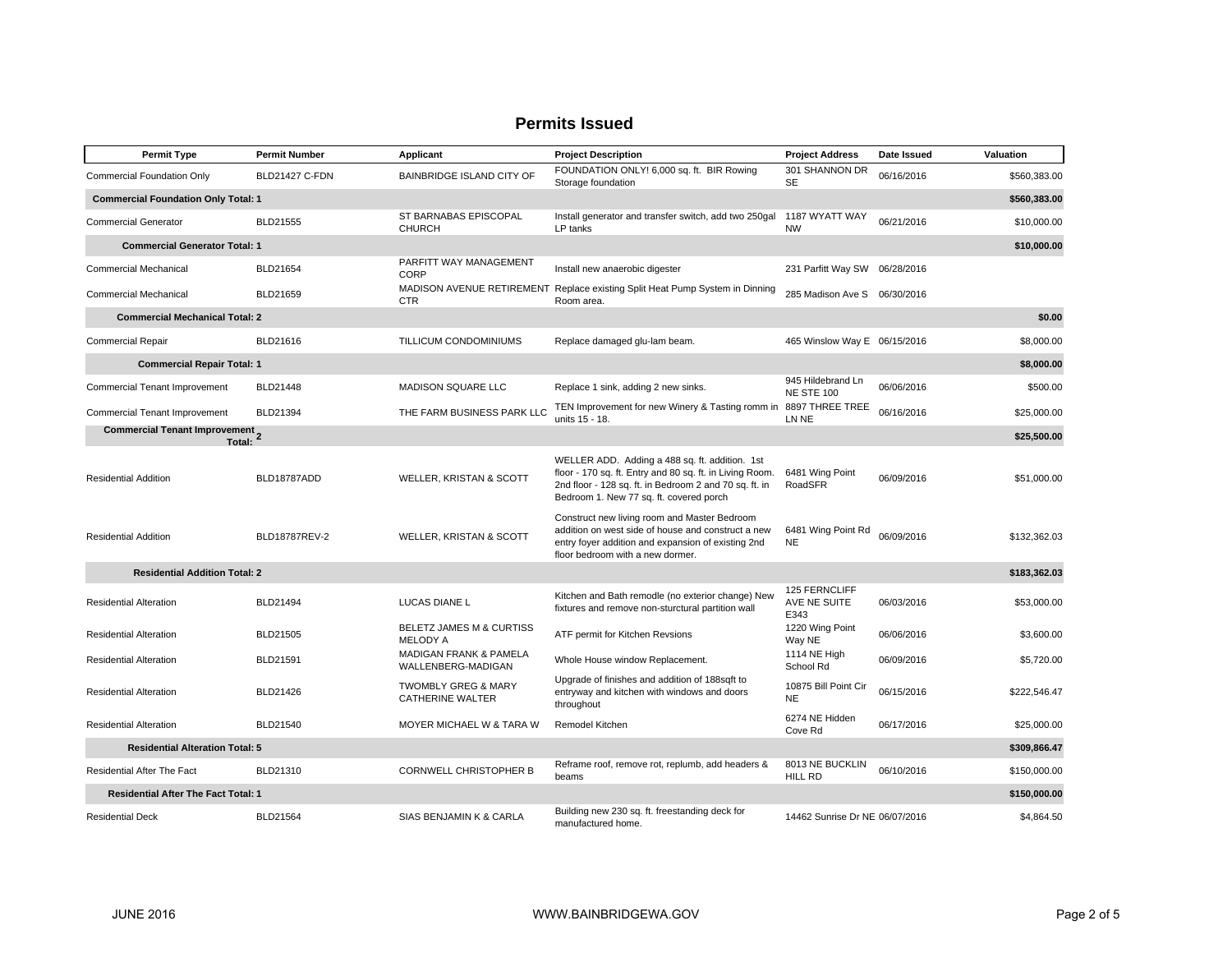| <b>Permit Type</b>                            | <b>Permit Number</b> | Applicant                                          | <b>Project Description</b>                                                                 | <b>Project Address</b>               | Date Issued | Valuation   |
|-----------------------------------------------|----------------------|----------------------------------------------------|--------------------------------------------------------------------------------------------|--------------------------------------|-------------|-------------|
| <b>Residential Deck</b>                       | BLD21482             | HARDY DANIEL J & CHRISTINE M                       | Replace existing 8x10 deck and expand to new 20x16 1568 DEVENNY<br>deck.                   | AVE NE                               | 06/07/2016  | \$6,768.00  |
| <b>Residential Deck</b>                       | BLD21526             | OTTOW SOFIA                                        | Deck replacment as necessary because of Rot.                                               | 9797 NE Murden<br>Cove Dr            | 06/13/2016  | \$13,959.00 |
| <b>Residential Deck</b>                       | BLD21352             | PRESTON MARJA J                                    | Small deck at back of house added onto existing deck                                       | 437 SEED PATH<br><b>NW</b>           | 06/16/2016  | \$4,230.00  |
| <b>Residential Deck</b>                       | BLD21548             | JONES STEPHEN D & SONJA L                          | Replacing existing Decking and Guard Rail on upper<br>deck. Also decking on lower deck.    | 3348 POINT WHITE<br>DR NE            | 06/20/2016  | \$3,500.00  |
| <b>Residential Deck Total: 5</b>              |                      |                                                    |                                                                                            |                                      |             | \$33,321.50 |
| <b>Residential Demolition</b>                 | BLD21545             | <b>MCKINSTRY MICHAEL R &amp;</b><br><b>CLAUDIA</b> | Remove/Demo existing Mobile home built in 1976                                             | 15166 Sunrise Dr NE 06/01/2016       |             |             |
| <b>Residential Demolition</b>                 | <b>BLD21578</b>      | BLUE MOON LAND CO LLC                              | Demo Manufactured home and shed.                                                           | 4565 POINT WHITE<br>DR NE            | 06/07/2016  |             |
| <b>Residential Demolition</b>                 | BLD21546             | PRICE WESTCOTT W III &<br><b>HILARY H</b>          | Demo existing SFR built in 1915, Chicken coop, barn,<br>garage and 1 room cabin.           | 8733 SPARGUR<br>LOOP RD NE           | 06/22/2016  |             |
| <b>Residential Demolition Total: 3</b>        |                      |                                                    |                                                                                            |                                      |             | \$0.00      |
| Residential Fire Sprinkler System             | <b>BLD21180-FIS</b>  | <b>BAINBRIDGE LIVING LLC</b>                       | Fire sprinklers for new SFR                                                                | 12673 SUNRISE DR<br><b>NE</b>        | 06/07/2016  | \$8,000.00  |
| Residential Fire Sprinkler System 1<br>Total: |                      |                                                    |                                                                                            |                                      |             | \$8,000.00  |
| <b>Residential Garage</b>                     | <b>BLD21376 GAR</b>  | <b>JPI-KITSAP LLC</b>                              | New SFR with detached garage. 1st floor 2,139sqft,<br>basement 1,081sqft, garage 55sqft    | 4411 Sorrell Way NE 06/24/2016       |             |             |
| <b>Residential Garage Total: 1</b>            |                      |                                                    |                                                                                            |                                      |             | \$0.00      |
| <b>Residential Generator</b>                  | BLD21618             | <b>GOLDTHWAIT JOHN</b>                             | Installing new Propane Generator and new 1,000<br>gallon LP Tank.                          | 9070 NE SPARGUR<br>LOOP RD           | 06/28/2016  |             |
| <b>Residential Generator Total: 1</b>         |                      |                                                    |                                                                                            |                                      |             | \$0.00      |
| <b>Residential Mechanical</b>                 | BLD21571             | MARTIN MACKENZIE & MEGHAN<br><b>MCINTYRE</b>       | Install of res furnace                                                                     | 7565 NE Emerald<br>Way               | 06/01/2016  |             |
| <b>Residential Mechanical</b>                 | <b>BLD21572</b>      | <b>HYTOPOULOS KIRSTEN</b>                          | Moving of Air handler to GAR                                                               | 8224 NE BLAKELY<br><b>HEIGHTS CT</b> | 06/01/2016  |             |
| <b>Residential Mechanical</b>                 | BLD21595             | LUKE RONALD J                                      | new Ip tank, lines to house, and heater                                                    | 2876 Fort Ward Hill<br>Rd            | 06/10/2016  |             |
| <b>Residential Mechanical</b>                 | BLD21589             | THE MITCHELL PETRUSKA<br><b>LIVING TRUST</b>       | After the Fact permit for LP Fireplace Insert, New<br>Furnace and new LP Hot water heater. | 902 ALDER AVE NE 06/13/2016          |             |             |
| <b>Residential Mechanical</b>                 | BLD21608             | PECK CHARLES A & GALLUCCI<br><b>CHRYSAN</b>        | Replace existing heat pump                                                                 | **NO SITUS<br>ADDRESS**              | 06/14/2016  |             |
| <b>Residential Mechanical</b>                 | BLD21609             | <b>MARTIN CHARLES &amp; SUSAN R</b>                | Install new ductless heat pump                                                             | 360 WYATT WAY<br>NE.                 | 06/14/2016  |             |
| <b>Residential Mechanical</b>                 | BLD21621             | VICKERS BRIAN N & BORGIAS<br><b>SHAREN S</b>       | Install new 120gal LP tank                                                                 | 3800 CRYSTAL<br>SPRINGS DR NE        | 06/17/2016  |             |
| Residential Mechanical                        | BLD21622             | DANIELS LAWRENCE P & ANNA<br>M                     | Replace existing heat pump and air handler                                                 | 1605 Fort Ward Hill<br>Rd NE         | 06/17/2016  |             |
| Residential Mechanical                        | BLD21624             | SULLIVAN TODD & CHRISTINA                          | Remove & Replace Heat Pump and Air Handler.                                                | 8600 Ma And Pa Ln<br><b>NE</b>       | 06/20/2016  |             |
| Residential Mechanical                        | BLD21625             | BENSON KAREN A & WOOLF<br><b>ILLANA</b>            | Remove & Replace Heat Pump and Air Handler.                                                | 11697 Kirk Ave NE                    | 06/20/2016  |             |
| <b>Residential Mechanical</b>                 | BLD21626             | <b>BAINBRIDGE PARTNERS LLC</b>                     | Installing new LP cooktop.                                                                 | 3911 PLEASANT<br><b>BEACH DR NE</b>  | 06/21/2016  |             |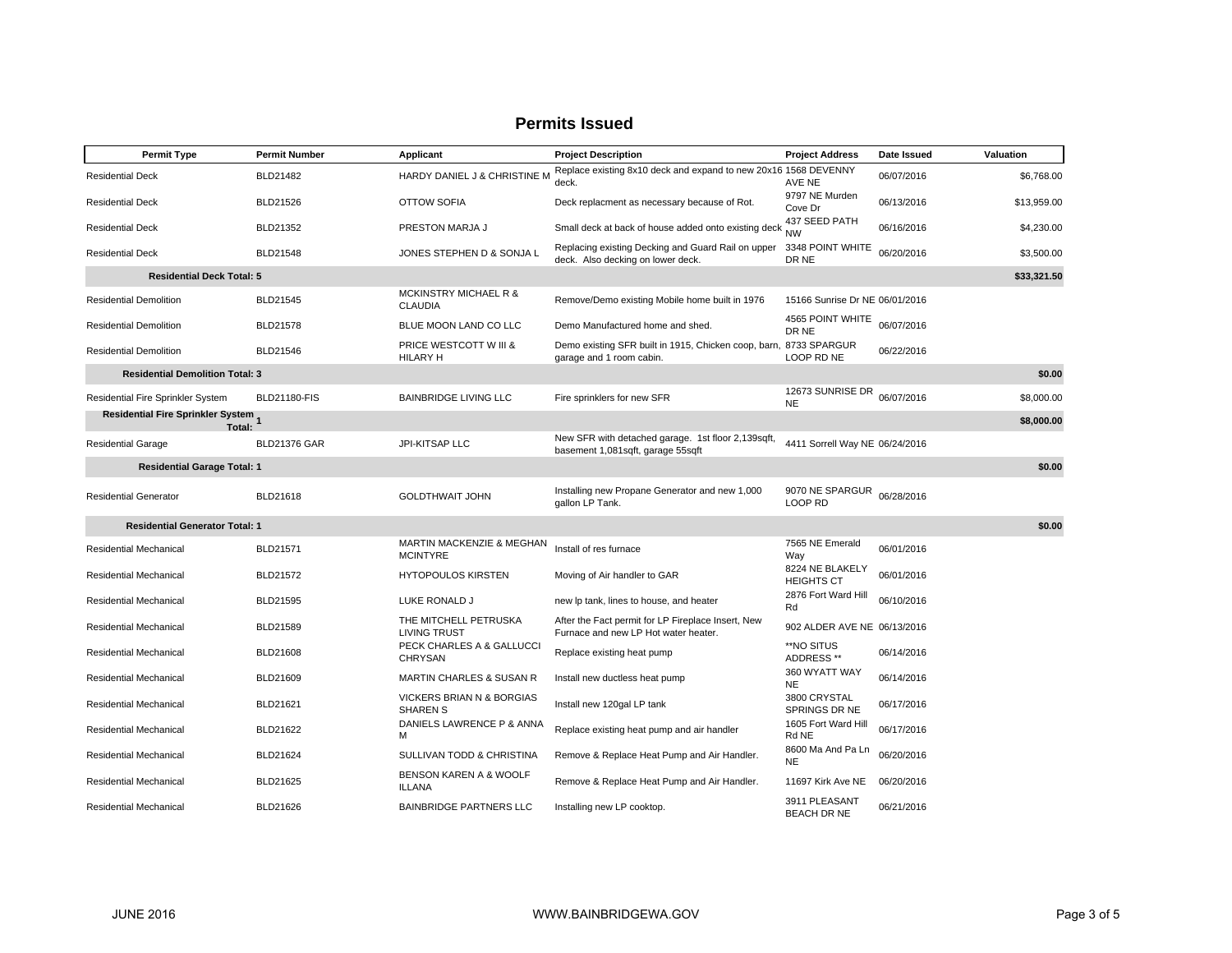#### **Permit Type Permit Number Applicant Project Description Project Address Date Issued Valuation** Residential Mechanical BLD21631PUMA TONY & CATHERINE H Replace existing heat pump  $*N$  ADDRESS \*\* 06/22/2016 Residential Mechanical BLD21632VASILJ DENI & MICHELLE R Install new heat pump 1646 JEANETTE PL 1646 JEANETTE PL 06/22/2016 Residential Mechanical BLD21638 LIDDELL JACOB A & MEAGHAN WReplace existing heat pump system<br>
Rd NE Rd NE 06/24/2016 Residential Mechanical BLD21641 OLSON RONALD D & CALVERT CATHERINE Install new ductless heat pump 10079 NE Valley Rd 06/27/2016 Residential Mechanical BLD21642MIDDLETON J Install new ductless heat pump 15362 Washington 15362 Washington 06/27/2016 **Residential Mechanical Total: 16 \$0.00** Residential Miscellaneous**BLD21552**  MOSAIC PROPERTIES LLCDemo section of Aluminum awning overhang on south 621 High School Rd<br>and east sides to help with Reroof. MW 06/02/2016 \$2,500.00 Residential Miscellaneous**BLD21582**  BUGGE THOMAS F & BELL STEPHANIE LTear off and re-side home. 10572 NE MANOR LN 06/03/2016 \$32,975.00 Residential Miscellaneous BLD21489HAMMER KENNETH & JETTE Replace existing Float. 15000 Side NE  $15000$  Sivertson Rd  $06/14/2016$  \$100,000.00 Residential Miscellaneous BLD21330LINQUIST MICHELLE & TODD Installing a new Cable Lift at top of bluff. 7464 Madrona Dr NE 06/24/2016 \$75,000.00 **Residential Miscellaneous Total: 4 \$210,475.00** Residential Plumbing **BLD21585** HOLBEIN NICHOLAS JAMES & HOLBEIN NICHOLAS JAMES & Installing new water filter for Iron. 12034 PETERSON 06/06/2016 Residential Plumbing **FREITAG ROBERT LEE &**<br>DEVINNEY EDWARD JASON Remove/Replace existing Hot Water Heater. 9249 NE Viewcrest 06/07/2016 Residential Plumbing **BLD21607** BLD21607 LOWELL MATTHEW Replace existing electric water heater 9625 NE NORTH TOWN LOOP 06/14/2016 Replace existing tub with shower, replace sink the 10750 Manitou of Beach Dr NE مeplace existing tub with shower, replace sink to 10750 Manitou of the 10750 Manitou Dr NE to the Beach Dr NE Deach Dr NE to NE to the Beach D **Residential Plumbing Total: 4 \$0.00** Residential Re-Roof BLD21602THE MITCHELL PETRUSKA<br>LIVING TRUST reroof existing sfr 902 ALDER AVE NE 06/13/2016 \$3,080.00 Residential Re-Roof BLD21639 DASHE JEREMY & LISSARemove and replace 24 squares of composition 7491 NE Carene Ln 06/24/2016 \$2,640.00<br>roofing. Residential Re-Roof BLD21643 TURNER WILLAIM R & EILER SHARONReroof of approx. 31 squares. 4062 Crystal Springs 06/27/2016 \$3,410.00 **Residential Re-Roof Total: 3 \$9,130.00** Residential Repair **RICHARDSON MARY C** Added support for existing floor joists. 263 AM<br>MW 263 SHEPARD WAY 06/07/2016 \$1,000.00